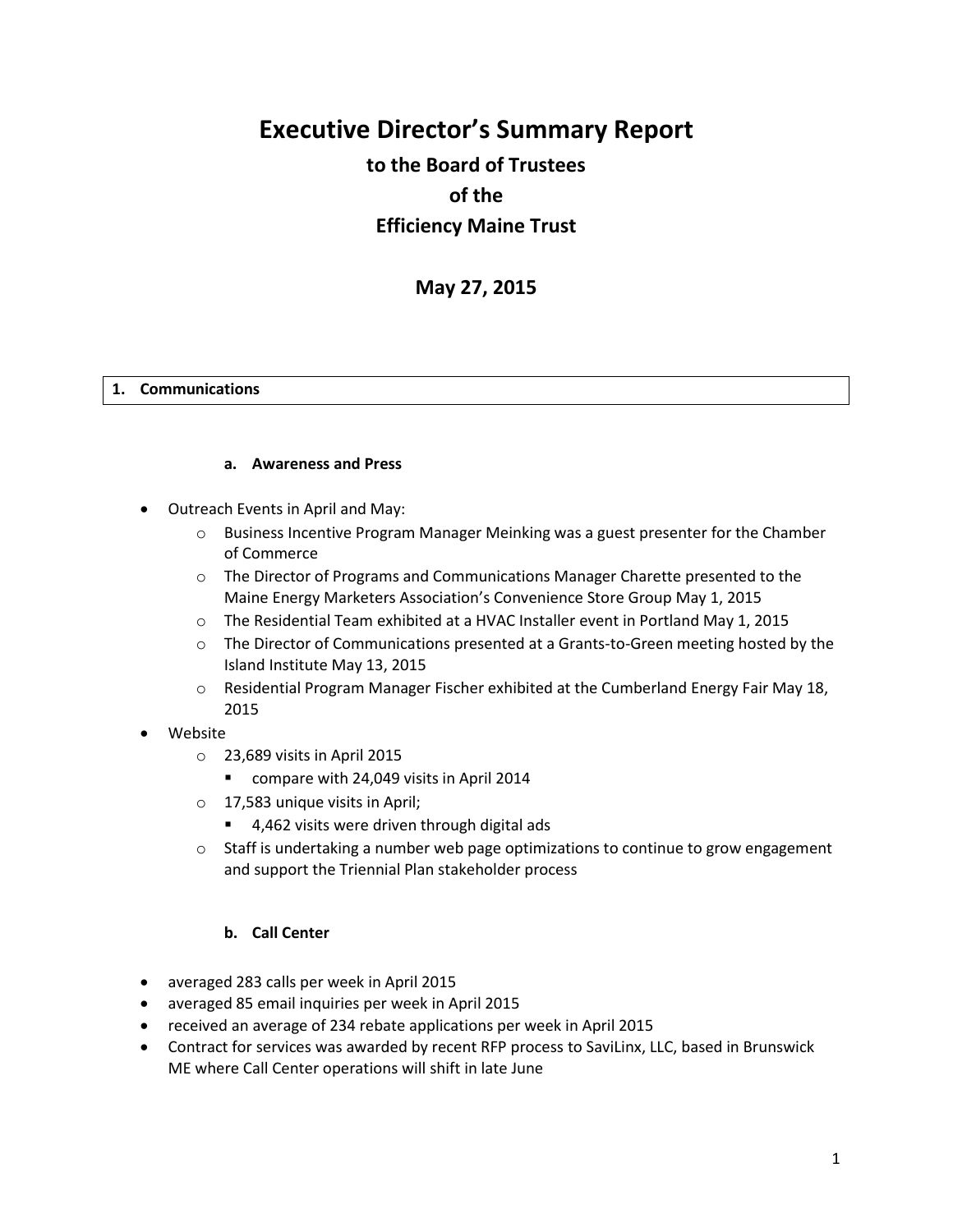## **c. Government Relations**

- The Executive Director provided testimony and information for
	- $\circ$  LD 946 (Amended to a Resolve to place a one-year moratorium on involvement in the Natural Gas Conservation Fund programs by gas utility consumers that use more than 1 million CCF/year)
	- o LD 1073 (Solar Rebate for Agricultural Businesses)
	- o LD 1215 (Addition of "and" to Omnibus)
	- o LD 1221 (Amended such that the bill calls for elevating the Governor's Energy Office and adding more staff/resource and changing the appointment process for the Efficiency Maine executive director)
	- $\circ$  LD 1314 ("the primary energy policy of the State is to reduce electric rates and costs for the State's businesses and households as well as to reduce air pollution, including greenhouse gas emissions ... cost-effectively and to the maximum extent practicable.")
	- o LD 1355 (Solar and Heat Pumps), and
	- $\circ$  LD 1382 (Directs future Maine Yankee settlement funds received after July 1, 2016 by any T&D utility to be forwarded to the PUC "for investments in measures that reduce residential heating costs for low-income electricity customers")
- Remaining bills to be heard:
	- o LD 1397 (Governor's Bill) Establishes the "Affordable Heating from Maine's Forests Fund" at the Trust for "investments in measures that reduce residential heating costs… consistent with [the RGGI statute] and must, to the maximum extent practicable, prioritize rural and low-income residences." Funding will come from the Public Reserved Lands Management Fund: \$1 million in FY16 and thereafter the incremental new revenues above prior annual levels received in the PRLMF.
	- $\circ$  LD 1398 (Governor's Bill) Changes the uses of RGGI revenues such that  $-$  in FY16, 17, 18, and 19 -- 40% of RGGI revenues currently targeted for EMT efficiency programs for commercial and industrial (C&I) customers will be moved to the utilities for disbursement to business ratepayers in a manner that provides maximum benefit to the Maine economy. This results in changing the total refund to the business customers to 55% of RGGI revenues (adding 40% to the existing 15%) and allocating 10% for EMT programs to reduce electricity consumption or GHG emissions and lower energy costs at C&I facilities.
	- $\circ$  LD 1400 (Governor's Bill) Repeals the Renewable Portfolio Standard (RPS) and repeals net energy billing; changes the Long-Term Contracting authority of the PUC so that contracts may only be for generation that has zero greenhouse gas emissions; also establishes a "distributed generation aggregator" to gather individual owners of DG to maximize energy supply benefits and compensate DG owners.
- Activity at the PUC included:
	- o The PUC voted 2-1 not to reconsider its earlier decision to set the electricity conservation funding cap without consideration of the legislative intent to include the word "and."
	- $\circ$  The Commission staff issued an Examiner's Report recommending that the Trust's plan for implementing changes to the Natural Gas Conservation Program be approved, and recommended that certain customers be exempted from participation pending the outcome of a bill at the Legislature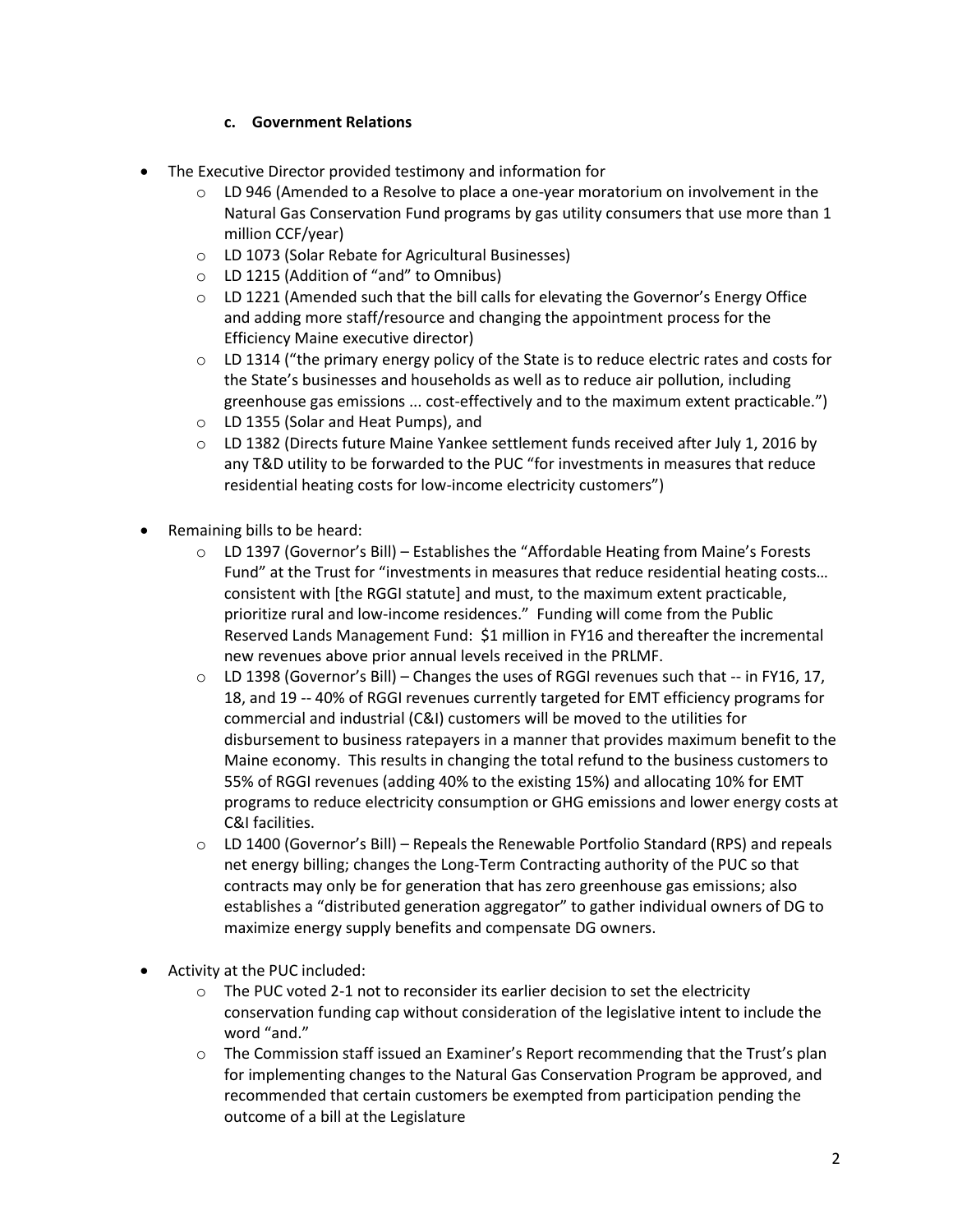$\circ$  EMT Staff participated in technical conferences for three separate utilities seeking PUC permission to promote customer adoption of appliances that use the utilities' services and associated energy

## **2. Program Highlights**

#### **a. Business Program**

As of 4/30/2015:

## **i. Business Incentive Program – Electric**

- 3,784 projects completed YTD, up from 3,358 projects last month
	- o Across 2,302 participants
- Achieving 49,255,921 MWh in first year savings
	- o 97% of goal (51,027MWh) at 83% of year complete
	- o Compare to the 34,438 MWh first year savings for program in all of FY14
- $\bullet$  \$10,670,642 incentives paid YTD
	- $\circ$  \$2,838 = average incentive per project
- Leveraging \$20,160,271 in participant investment in energy efficiency

#### **ii. Business Incentive Program – Natural Gas**

- 44 projects completed YTD
- 112,000 therms (11,415 MMBtu) of natural gas saved annually
- Using incentives of \$126,000 YTD

#### **iii. Business Incentive Program - RGGI**

- 420 heat pump projects completed in Maine businesses and institutions
	- o up from 382 last month
	- o 413 participants
- $\bullet$  \$915,300 paid in incentives (up from \$851,100 last month)
	- o (91% of budget) at 83% of the year gone by
- \$3,744,850 in participant investments leveraged

## **iv. Multi-Family Program**

## As of 5/15/2015

- 3,095 apartment units upgraded in 196 buildings
- Forecasting saving 24,000 MMBtu/yr
- $\bullet$  \$1.2 million expended YTD from an annual budget of \$1.4 million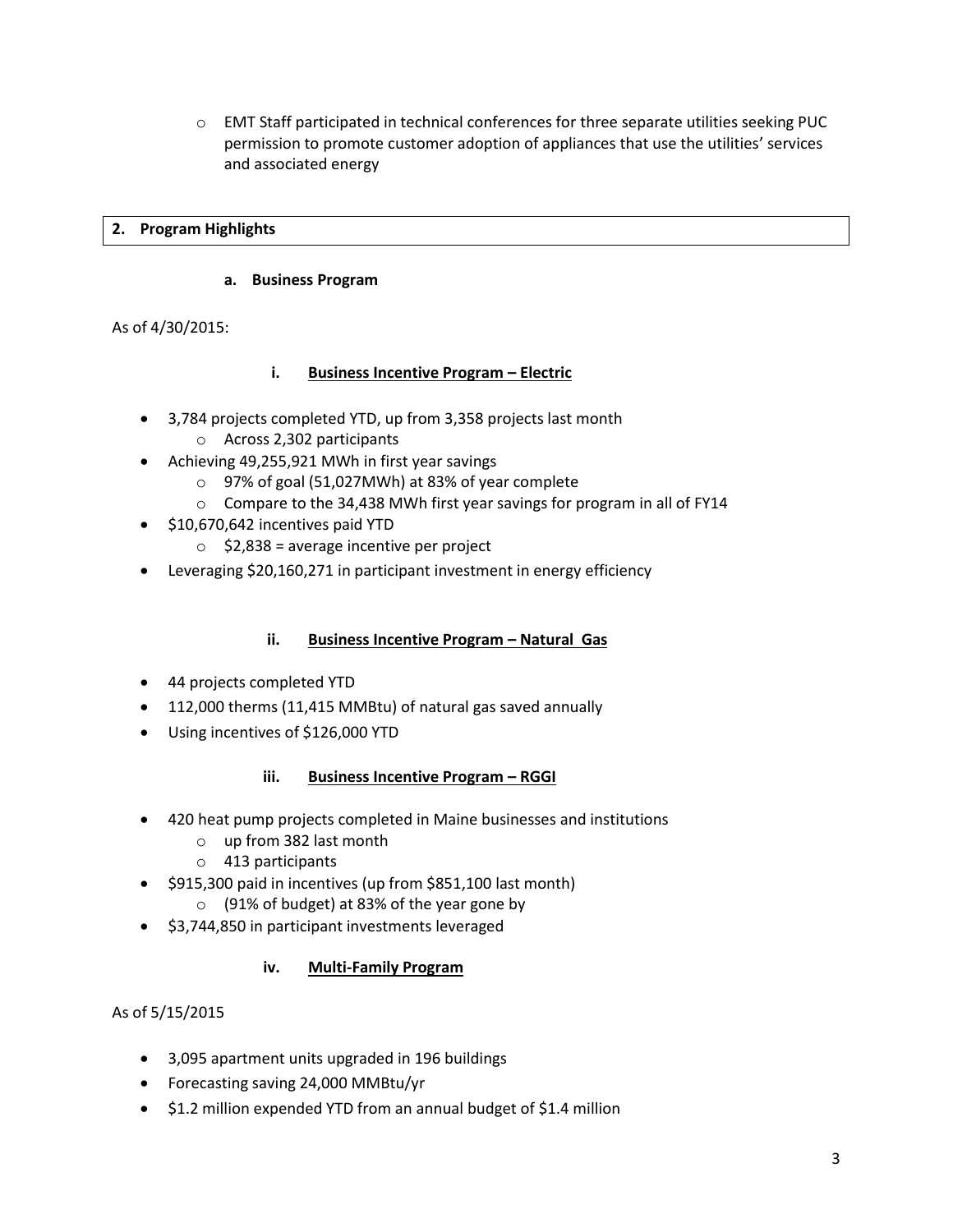## **v. Large Customer Program**

As of 5/22/2015:

#### Electric Savings PON

- Started the year with a \$15.9 million budget
	- o Including roughly \$4.2 million of carryforward commitments made before FY15
	- o And \$11.7 of uncommitted new funds in FY15
		- of which up to \$8 million is authorized to be paid from the "long term contract" but is contingent upon arranging qualifying projects by 6/30/2015
- Forecasting
	- o ending the year committing \$8.9 million to new projects
	- o leaving \$2.8 million in uncommitted funds at the end of the fiscal year
		- \$2.4 million will be Long Term contract funds that will expire and not be able to carryforward into the next fiscal year
		- \$380,000 is uncommitted cash
- Anticipating that the \$8.9 million of new commitments will save 108,000 MWh of annual energy savings over the lifetime of the measures

#### Large Customer GHG PON

- Started out the year with a \$4.8 million budget
	- o Included roughly \$580,000 of carryforward commitments made before FY15
	- o And slightly more than \$4.2 million of uncommitted new funds in FY15
- Forecasting
	- o Ending the year with \$3.8 million of new funding committed
	- $\circ$  \$434,000 of uncommitted funds remaining at the end of the fiscal year
	- $\circ$  New commitments made in FY15 will save the equivalent of 316,000 gallons of oil per year over the lifetime of the measures

#### **iv. Small Business Direct Install**

#### As of 4/30/2015:

- 471 completed projects YTD, up from 339 last month
	- o 266 in Northern Aroostook County
		- o 136 in Houlton
		- o 31 in Norway-Oxford area with another 66 pending
		- o 37 in Waterville-Winslow area with another 59 pending
- 4.3 million kWh/year first year savings
	- o Average retail savings to customer of \$110/month
- $\bullet$  \$2.15 million expended YTD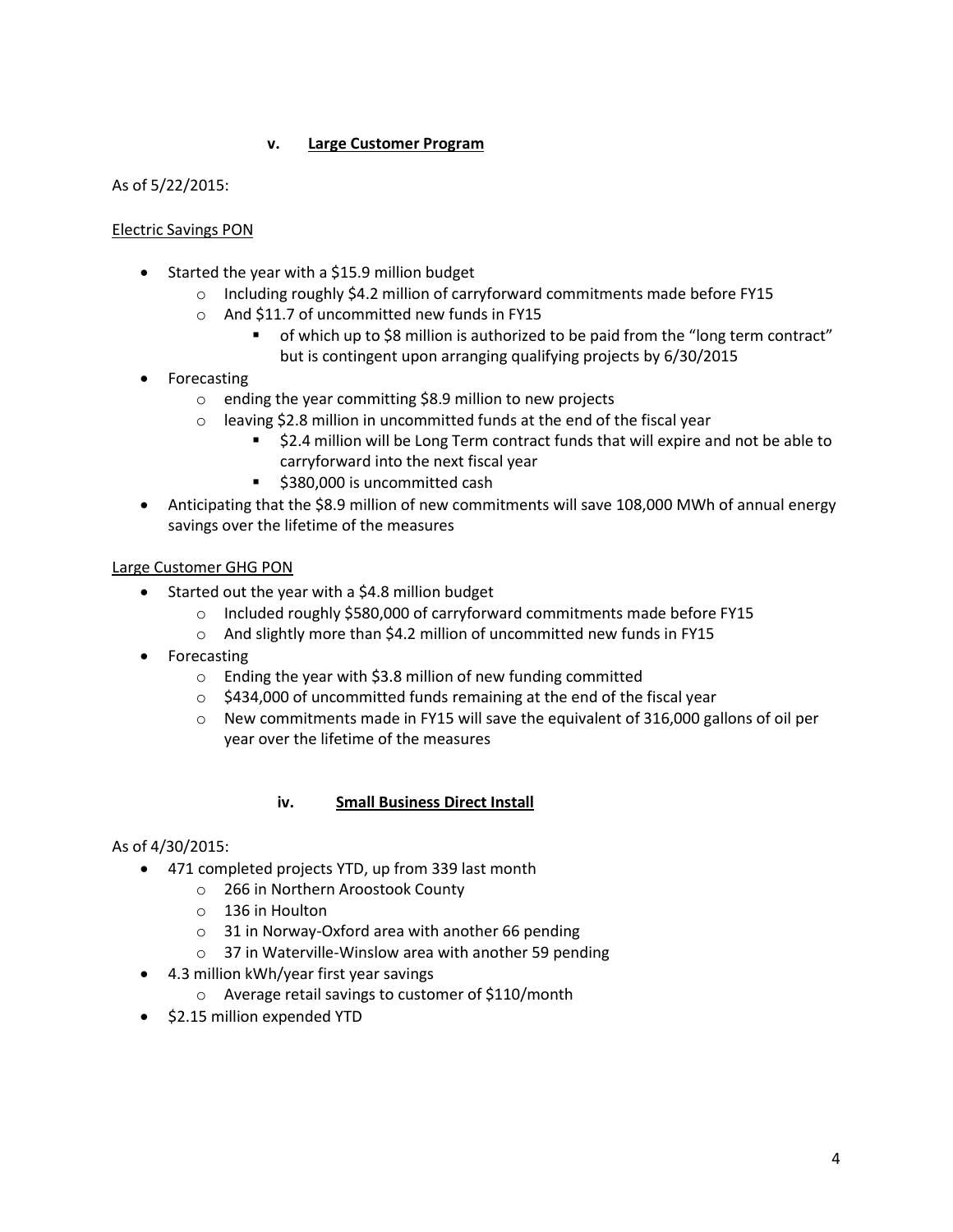## **v. Commercial New Construction (Maine Advanced Buildings – MAB)**

## As of 5/22/2015

- No new updates
- Pipeline is full compared to budget (\$500,000)
	- $\circ$  Projecting finishing the fiscal year with 100% of funds committed to specific projects

#### **b. Residential**

#### **i. Home Energy Savings Program**

As of 5/1/2015:

#### **HESP Incentives**

- \$8 million spent YTD on total program costs YTD, including
	- o \$6.7 million for "Any Fuel" measure incentives
	- o \$267,000 for Natural Gas measure incentives
	- o \$1 million for delivery services, marketing, admin
- 12,300 total measures installed YTD (as of 5/20/2015), including:
	- o 1,877 air sealing and assessment projects
	- o More than 900 envelope insulation projects
	- o 5,303 supplemental heat pumps
	- $\circ$  1,000 high-efficiency conventional boilers or furnaces, including more than 200 natural gas systems on Unitil's system receiving an additional incentive
	- o 266 central pellet boilers
- Pace of market uptake has slowed from about 1,400 measures per month last fall to slightly less than 1,000 per month from January 1 to the present
	- o Marketing has been modestly increased

#### **ii. Residential Lighting and Appliance Program**

#### As of 5/22/2015:

#### **Lighting**

- Nearly 3 million bulbs have been moved YTD, up from 2.6 million reported last month o Forecasting 98,000 MWh/year savings
- \$9.8 million in incentives and delivery charges YTD out of annual budget of \$11.1 million
	- $\circ$  forecasting ending the year 95% of program investment goal (leaving carryforward of approximately \$500,000)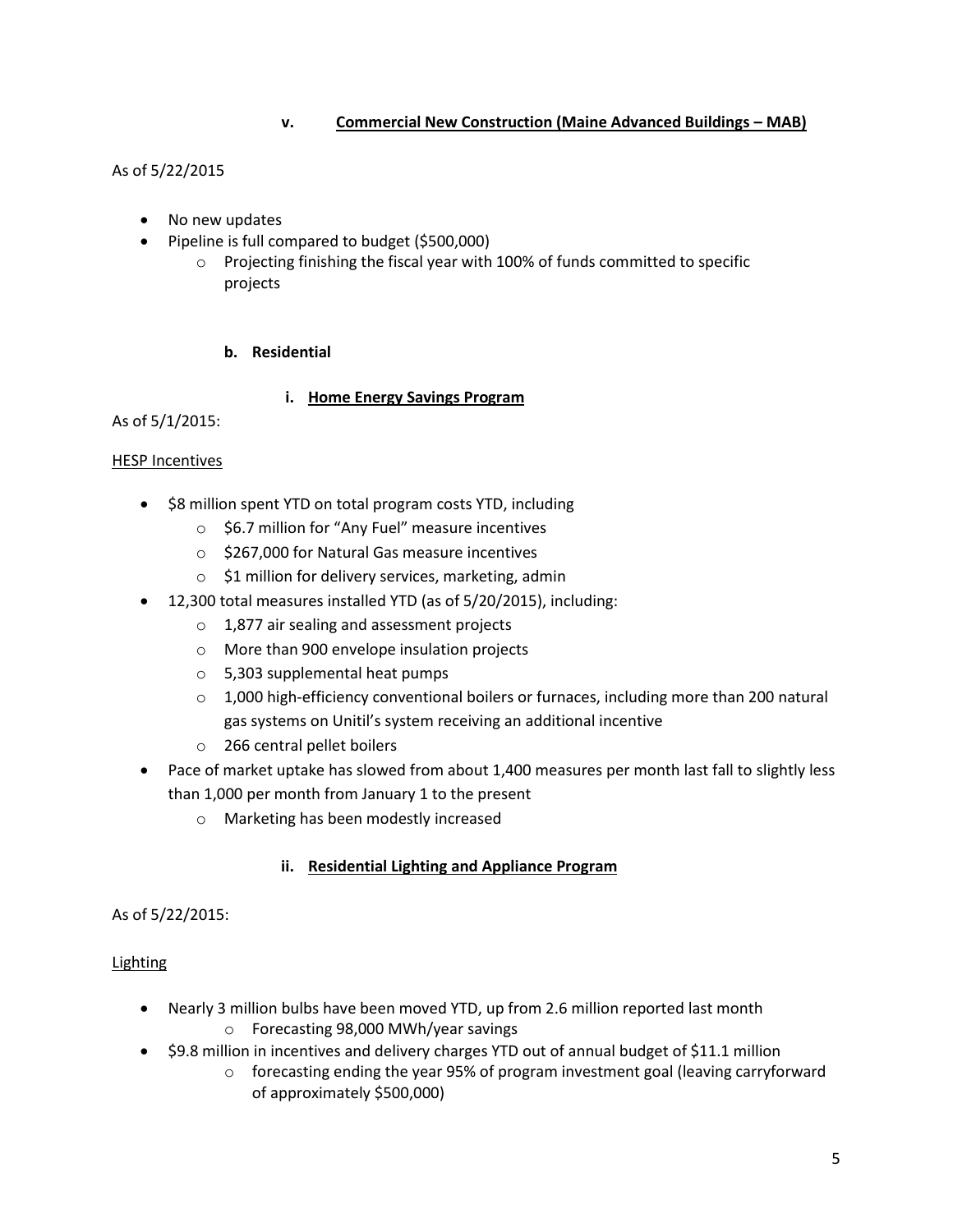## Appliances

- 5,225 units installed YTD, up from 3,040 last month
	- o Forecasted savings of 3,800 MWh per year
- $\bullet$  \$983,000 invested (up from \$952,000 last month) from the budget of \$1.44 million
	- o Forecasting expending 100% of the budget by year-end

## **iii. Low-Income (electric, natural gas, and "any fuels")**

## As of 5/22/2015:

## Electric

- A portion of the Retail Lighting Program budget continues to be funded with electric conservation funds earmarked for the benefit of low income customers
- CFLs are distributed through the emergency food system for low income customers (food pantries)
- Bundled measure consisting of Heat Pump Water Heater plus CFLs
	- $\circ$  428 units installed (up from 139 last month) since the launch in January, with a goal of 747 by year-end
	- o \$970,000 expended YTD from an annual budget of \$1.5 million

## Natural Gas/Unitil Only

\$200,000 remaining in budget for FY15, planning to be launched at start of FY2016

## Any Fuels Initiative (RGGI Funded)

- 211 mini-split heat pumps installed YTD (up from 180 last month) o Forecasting 223 by year-end
- \$667,000 in heat pump installations expended YTD (up from \$571,000 last month) from annual budget of \$706,000

## **c. Strategic Initiatives (Cross Cutting)**

## **i. Evaluation & Data Analysis**

- Residential Baseline Study for the Triennial Plan
	- o Field Technicians are starting home visits with blower door tests
	- $\circ$  C&I Baseline Study has received protective order from PUC to gather confidential consumer data and is now working with utilities to collect the data
- Third-party evaluator has completed the plan for the Large Customer Program evaluation
- Third-party evaluator has completed the plan for the Business Incentive Program evaluation